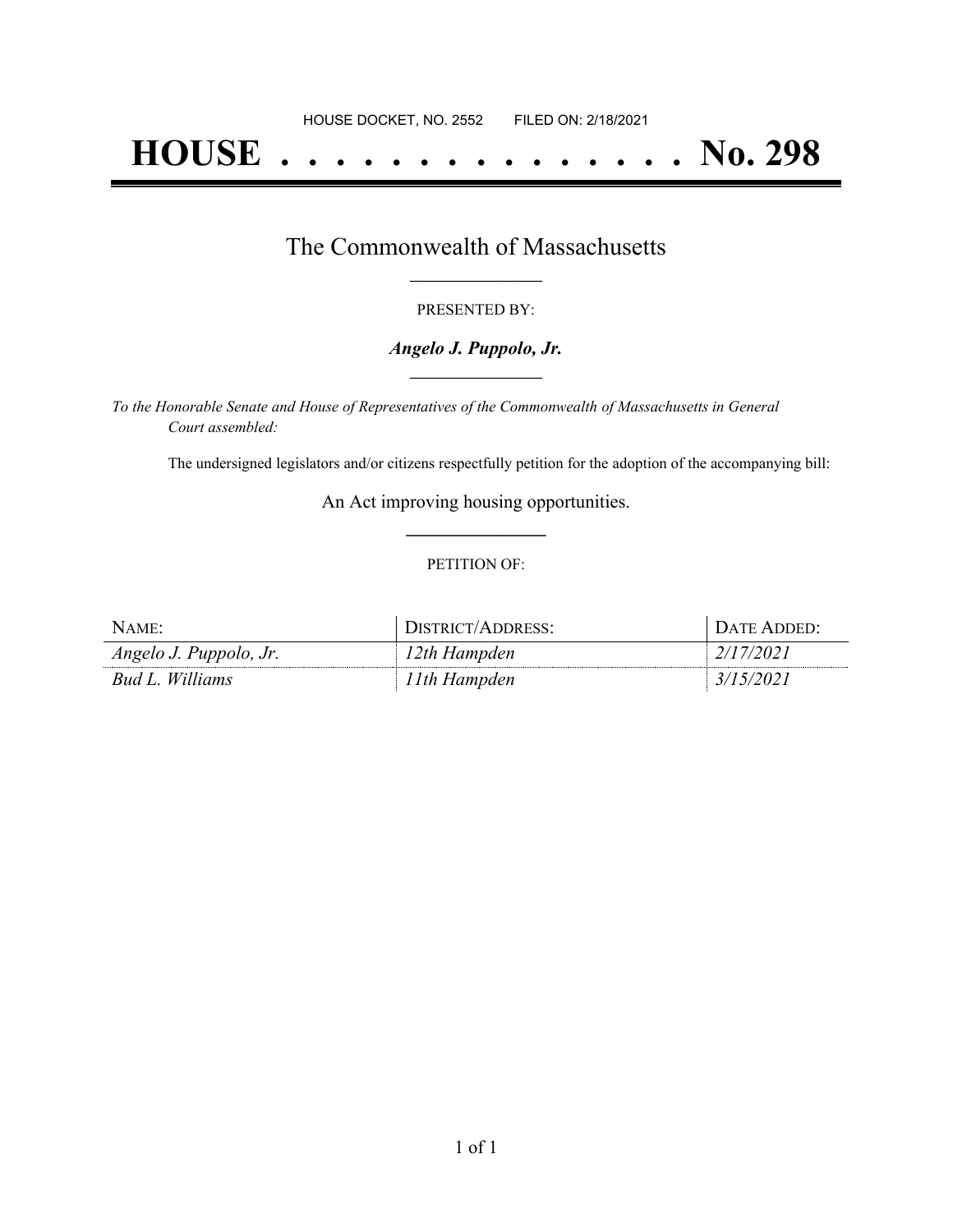#### HOUSE DOCKET, NO. 2552 FILED ON: 2/18/2021

## **HOUSE . . . . . . . . . . . . . . . No. 298**

By Mr. Puppolo of Springfield, a petition (accompanied by bill, House, No. 298) of Angelo J. Puppolo, Jr., and Bud L. Williams relative to zoning ordinances and by-laws and improving housing opportunities. Community Development and Small Businesses.

## The Commonwealth of Massachusetts

**In the One Hundred and Ninety-Second General Court (2021-2022) \_\_\_\_\_\_\_\_\_\_\_\_\_\_\_**

**\_\_\_\_\_\_\_\_\_\_\_\_\_\_\_**

An Act improving housing opportunities.

Be it enacted by the Senate and House of Representatives in General Court assembled, and by the authority *of the same, as follows:*

| 1  | SECTION 1. Section 9 of chapter 40A, as so appearing, is hereby amended by                          |
|----|-----------------------------------------------------------------------------------------------------|
| 2  | inserting after the second paragraph the following paragraph:-                                      |
| 3  | Zoning ordinances or by-laws shall permit multifamily development by right in one or                |
| 4  | more zoning districts that together cover not less than 1.5% of the developable land area in a city |
| 5  | or town and which, by virtue of its infrastructure, transportation access, existing under utilized  |
| 6  | facilities, and/or location, are suitable for multifamily residential development. Zoning           |
| 7  | ordinances or by-laws shall establish a housing density for by-right multifamily development in     |
| 8  | such zoning districts of not less than twenty (20) dwelling units per acre. As used herein,         |
| 9  | "multifamily housing" means apartment or condominium units in buildings which contain or will       |
| 10 | contain more than three (3) such units.                                                             |

11 SECTION 2. Section 9 of chapter 40A, as so appearing, is hereby amended by 12 striking out, in the fifth paragraph, the words "open space residential developments or".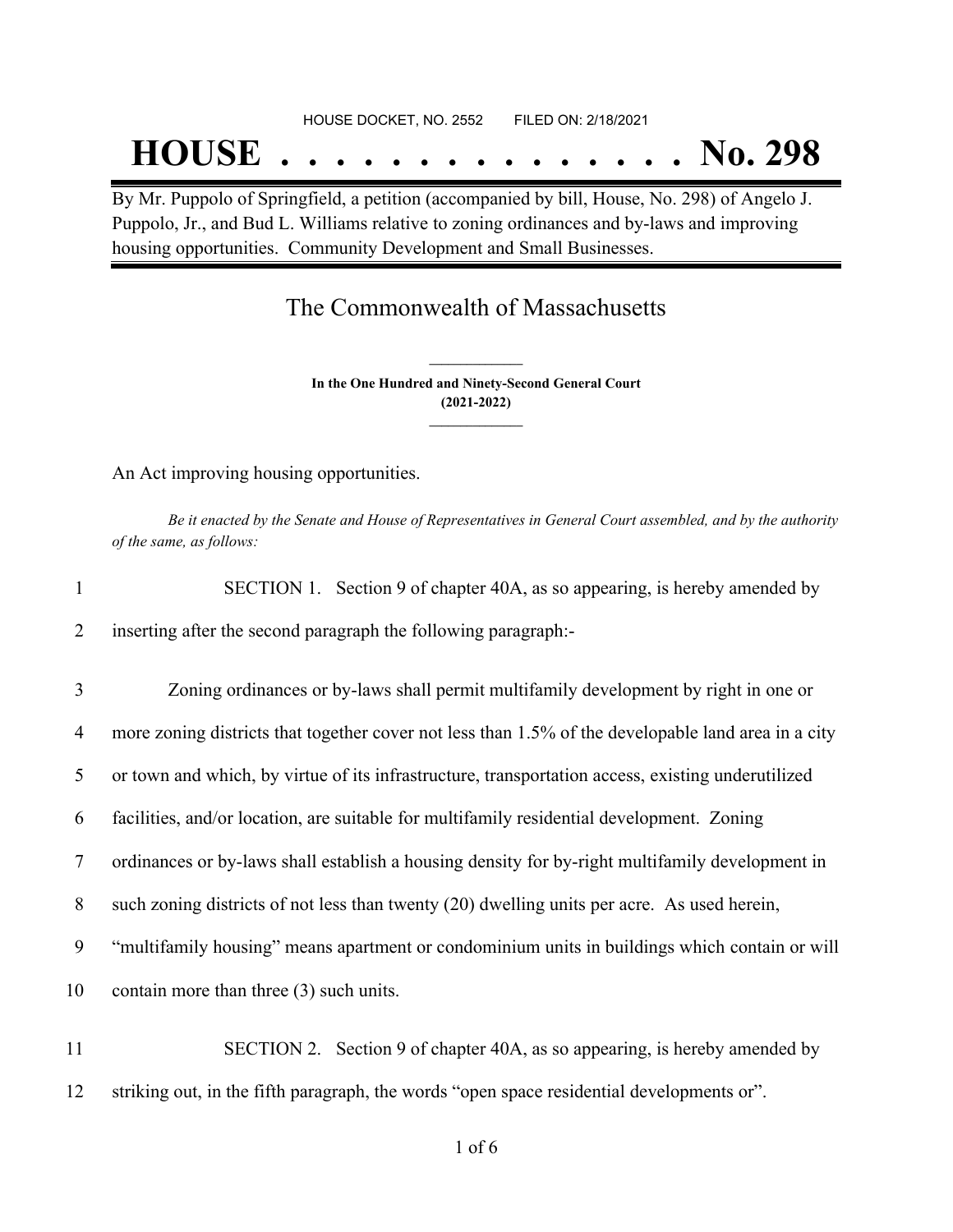SECTION 3. Section 9 of chapter 40A, as so appearing, is hereby amended by striking out the sixth paragraph and inserting in place thereof the following paragraph:-

 Notwithstanding any provision of this section to the contrary, zoning ordinances or by- laws shall provide that open space residential development shall be permitted by right in residential zoning districts at the density permitted in the zoning district in which the property is located upon review and approval by a planning board pursuant to the applicable provisions of sections 81K to 81GG, inclusive, of chapter 41 and in accordance with its rules and regulations governing subdivision control. Zoning ordinances and by-laws shall not require the submission of a plan showing a standard subdivision complying with the otherwise applicable requirements of the ordinance or by-laws as a condition precedent to the approval of an open space residential development plan.

 SECTION 4. Section 81Q of chapter 41, as so appearing, is hereby amended by inserting after the second sentence the following sentence:-

 Such rules shall not require the submission of a plan showing a standard subdivision complying with the requirements of the local zoning ordinance or by-laws as a condition precedent to the approval of a plan depicting an open space residential development pursuant to section 9 of chapter 40A.

- SECTION 5. Section 3 of chapter 40A, as so appearing, is hereby amended by inserting after the tenth paragraph the following paragraph:-
- Zoning ordinances and by-laws shall classify "accessory dwelling unit," as defined herein, as a use permitted by right in all single-family residential zoning districts. No zoning ordinance or by-law shall unreasonably regulate the location, dimensions, or design of an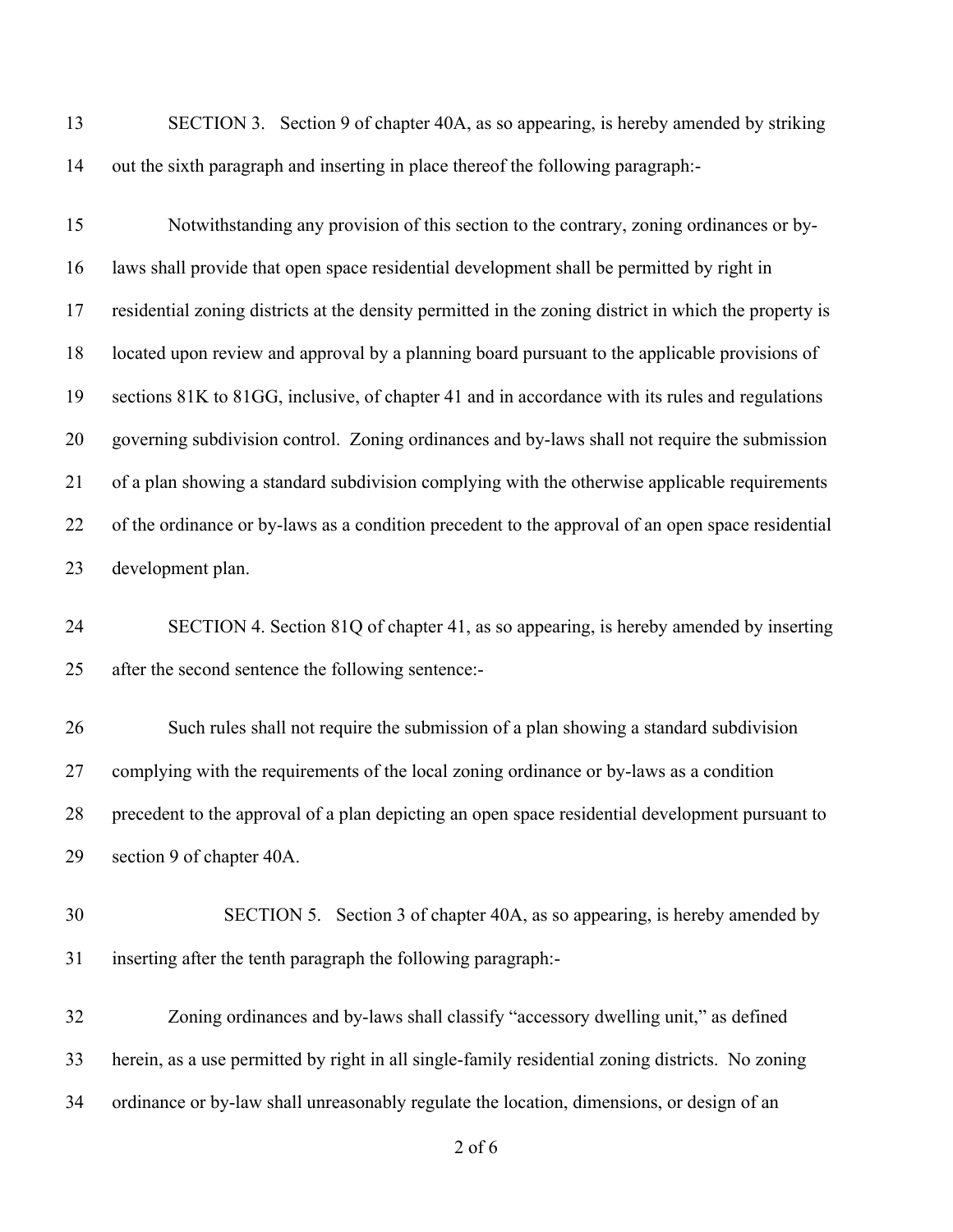accessory dwelling unit on a lot. As used herein, "accessory dwelling unit" is a self-contained housing unit incorporated within a single-family dwelling or detached accessory structure that is clearly subordinate to the single-family dwelling and complies with the use, dimensional, and design requirements of the local zoning ordinance or by-law. SECTION 6. Chapter 40A is hereby amended by inserting after the Section 7 the following section:- Section 7A. Site Plan Review (a) As used in this section, "site plan review" shall mean a separate review under a municipality's zoning ordinance or by-law, by the planning board, of a plan showing the proposed on-site arrangement of, parking, pedestrian and vehicle circulation, utilities, grading and other site features and improvements existing or to be placed on a parcel of land, in connection with the proposed use of land or structures. Under site plan review, an applicant proposing the development or redevelopment of land for a use that is authorized by right under the local zoning ordinance or by-law presents a plan and other information relevant to the site design of the proposed development to the planning board, which may take input from municipal departments and parties in interest. Such review shall take place under this section only where the proposed use does not require a special permit or variance under the local by-law or ordinance.

 (b) Cities and towns may require such site plan review under a local ordinance or by-law adopted prior to the effective date of this section, or thereafter under this section. Site plan review may be required before a building permit is granted for the construction, reconstruction,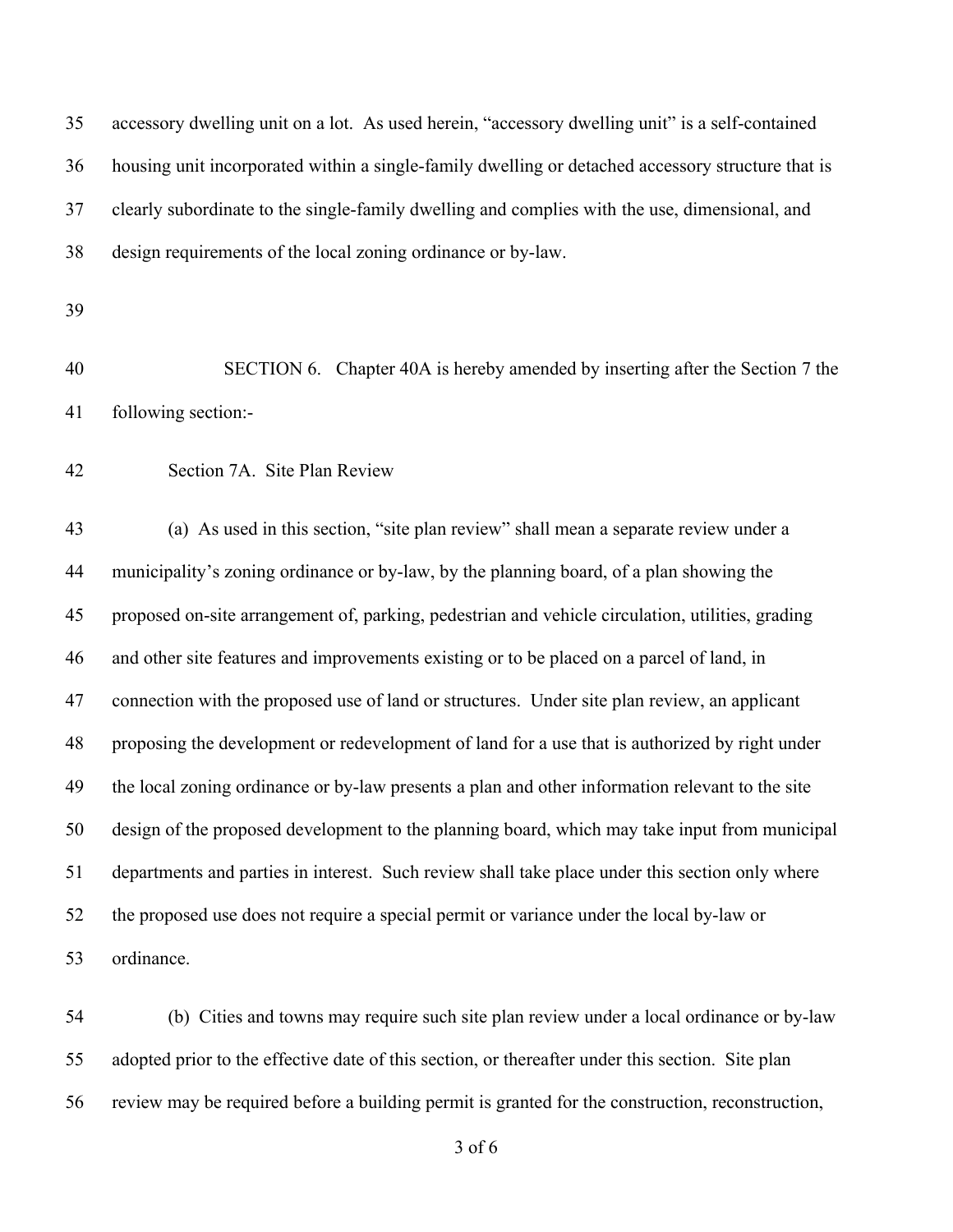or expansion of structures for a use not requiring a special permit or variance, as well as before the commencement of site development not requiring a building or special permit. The planning board may adopt, and from time to time amend, rules and regulations to implement the local site plan review ordinance or by-law, including provisions for the imposition of reasonable fees for the employment of outside consultants in the same manner as set forth in section 53G of chapter 44.

 (c) An ordinance or by-law requiring site plan review, whether adopted under this section or previously adopted under the municipality's home rule authority, shall comply with the provisions of this and all following subsections of Section 7A. The ordinance or by-law shall establish the submission, review, and approval process for applications, which may include the requirement of a public hearing held pursuant to the provisions of section eleven of this chapter. Approval of a site plan shall require a simple majority vote of the planning board and the planning board's written decision shall be filed with the city or town clerk within the time limits prescribed by the ordinance or by-law, not to exceed 90 days from the date of filing of the application. If no decision is filed within the time limit prescribed, the site plan shall be deemed constructively approved as provided in section 9, paragraph 11 of this chapter.

 (d) The decision of the planning board may require only those conditions that the applicant has agreed to make or that otherwise are within the planning board's power under the applicable ordinance or by-law and is determined by the planning board to be necessary to ensure substantial compliance of the proposed improvements with the requirements of the zoning ordinance or by-law or to reasonably mitigate any extraordinary direct adverse impacts of the proposed improvements on adjacent properties. A site plan application may be denied only on the grounds that: (i) the proposed site plan cannot be conditioned to meet the requirements set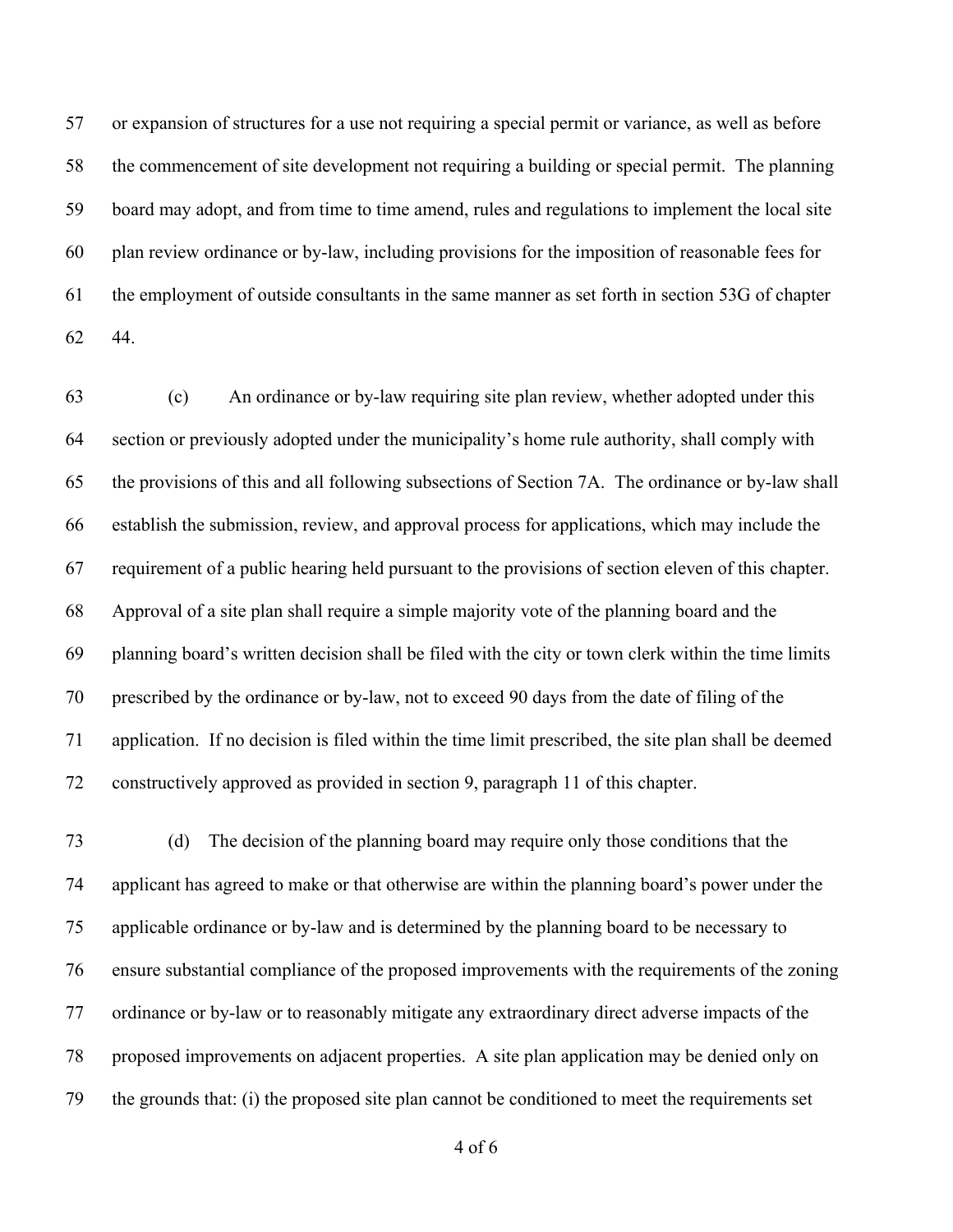forth in the zoning ordinance or by-law; (ii) the applicant failed to submit the information and fees required by the zoning ordinance or by-law necessary for an adequate and timely review of the design of the proposed land or structures; or (iii) there is no feasible site design change or condition that would adequately mitigate any extraordinary direct adverse impacts of the proposed improvements on adjacent properties.

 (e) Zoning ordinances or by-laws shall provide that a site plan approval granted under this section shall lapse within a specified period of time, not less than two years from the date the planning board files its decision with the city or town clerk, if substantial use or construction, including substantial investment in site preparation or infrastructure construction, has not yet begun. The aforesaid minimum period of two years may, by ordinance or by-law, be increased to a longer period. If an appeal is filed, the commencement of the lapse period shall be measured from the date of the dismissal of the appeal or entry of final judgment in favor of the applicant. The period for lapse may be extended for good cause by a majority vote of the planning board.

 (f) Site plan review decisions may be appealed under Section 17 in the same manner as a special permit. A complaint by a plaintiff challenging a site plan approval under this section shall allege the specific reasons why the planning board exceeded its authority in approving the site plan and shall allege specific facts establishing how the plaintiff is aggrieved by such decision. The planning board's decision in such a case shall be affirmed unless the court concludes that the decision exceeded the planning board's authority under subsection (d).

 (g) The submission and review process for a site plan submitted in connection with an application for a use that requires a special permit or use variance shall be in conjunction with the submission and review of such special permit or variance application in a coordinated